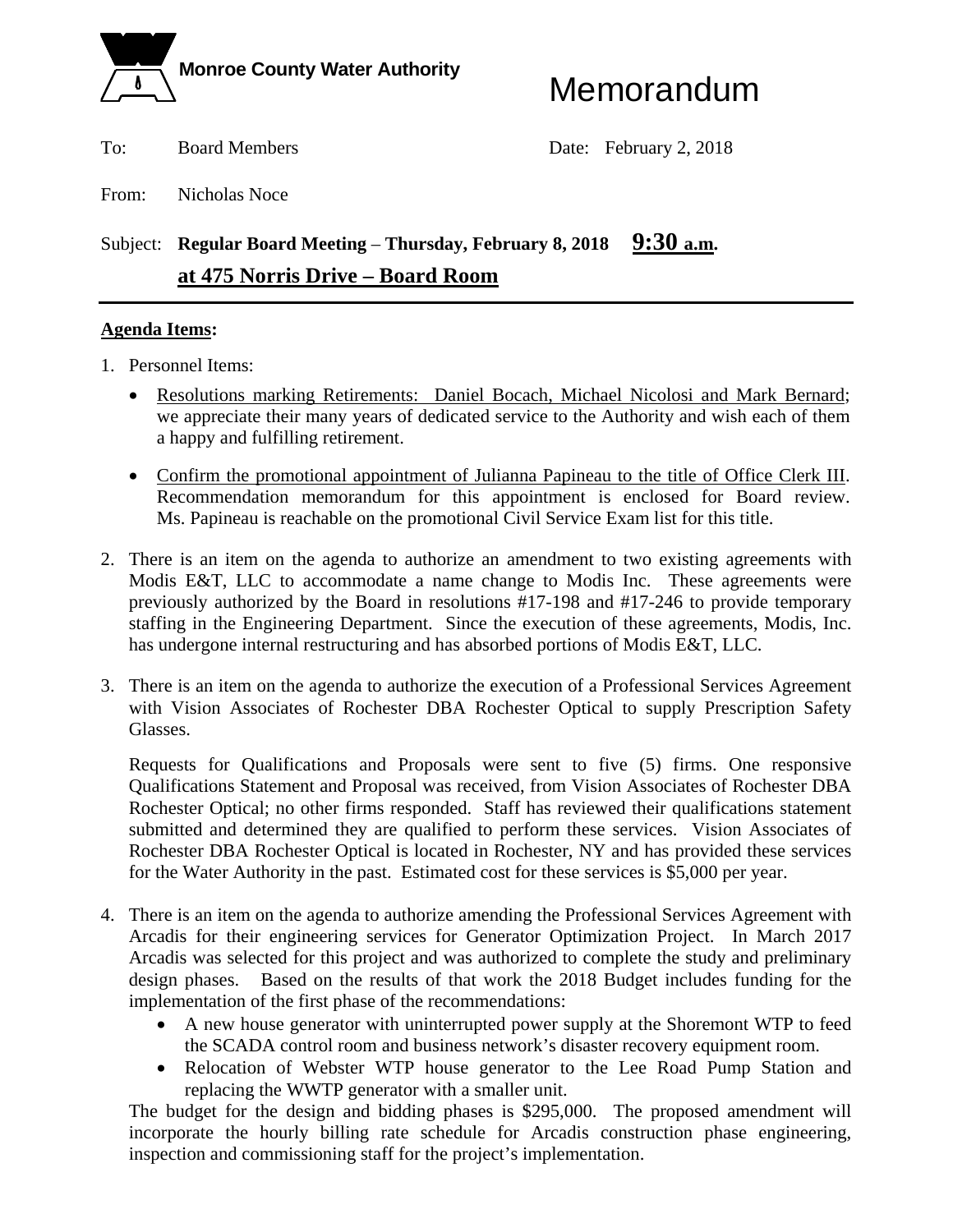5. There is an item on the agenda to award a unit price contract for the Vacuum Excavating to Determine Service Material – Phase 1 Project. The project involves using vacuum excavating to determine company and customer service materials at approximately 265 curb stops on streets in Webster and Pittsford. There were six bids submitted. Our recommendation is to award this contract to Ledge Creek Development, Inc. in the bid amount of \$44,639.25.



- 6. There is an item on the agenda to authorize the use of the County Contract for Rental of Traffic Control Devices. The equipment rented under this contract will initially be used in conjunction with the Vacuum Excavating to Determine Service Material project and as needed for maintenance and protection of traffic by Operations. Comet Flasher, Inc. holds the current contract.
- 7. There is an item on the agenda to authorize the use of the County Contract for General Construction Term Services (construction trades labor). C.P. Ward holds the current contract.
- 8. As part of the Water Authority's replacement program for its heavy equipment, there is an item on this agenda for the purchase of one (1) New 2018 Caterpillar Wheel Loader, under NYS OGS NJPA Contract #PC66988, PGB-22792, Group 40625 Heavy Equipment – from Caterpillar Inc. (authorized reseller per OGS contract is Milton Caterpillar, Batavia NY), at an approximate net delivered cost of \$156,263.18 with the trade-in of one (1) MCWA unit #085 JD54TC Loader.
- 9. There are five (5) items on the agenda to authorize unit price contracts in purchasing specific brand name Hydrant Parts (Kennedy, Mueller, U.S. Pipe, Clow/Eddy, A.P. Smith), each from the low responsive, responsible bidder – Core & Main LP. Hydrant parts to be purchased throughout the year on an as-needed basis. These are one-year unit price contracts with the option with the option to renew for up to four additional one-year terms upon mutual consent. Recommendation memos and bid tabulation sheets for these agenda items are enclosed for Board review.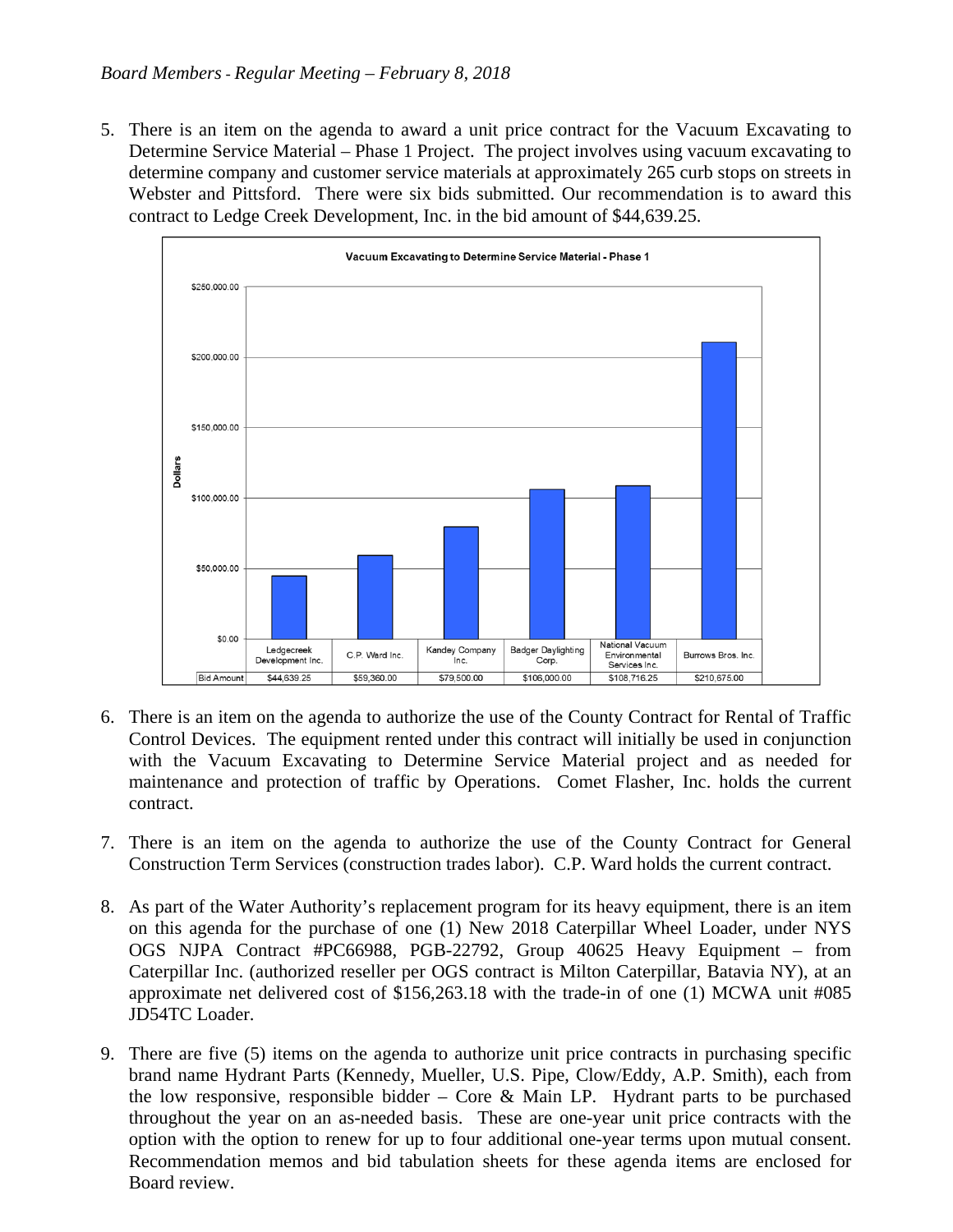- 10. There is an item for authorization of a unit price contract for the purchase of Valve Boxes and Lids from low responsive, responsible bidder, Blair Supply Corp., with a total bid price of \$37,462; quantities based on one year's estimated usage. These materials to be purchased on as as-needed basis. This is a one year unit price contract with the option to renew for up to four additional one-year terms upon mutual consent. Recommendation memo and bid tabulation sheets are enclosed for review.
- 11. There is an item on the agenda to approve Standardization of Large Water Meters to the Neptune Technology Group for MCWA's large meter program. Please see enclosed for Board review, a detailed recommendation memorandum for this item from Mr. Gregg Ippolito, the Authority's Meter Services Supervisor.
- 12. The Authority's standard procurement compliance resolution.

### *There may be additional items placed on the agenda not finalized for this mailing.*

#### **Board Discussion / Notification Items:**

- Renewal on Standardization of Small Meters. Staff recommendation (memorandum January 8, 2018) to continue with the current Standardization of Small Meters with Neptune Technology Group brand Automatic Meter Reading (AMR) Meters.
- $\triangleright$  Notification of proposed recipients of Request for Qualifications and Proposals (RFQ/Ps) from engineering firms to undertake various Production & Transmission projects during 2018.
- $\triangleright$  In Board folders (along with any routine monthly informational updates):
	- o ABO performance evaluation confidential survey forms to each Board Member for compilation by the Governance Committee to be submitted to the ABO.
	- o Perfect Attendance List 2017 MCWA Employees with no sick time used throughout year 2017.

### *There may be additional items presented for discussion and/or notification.*

#### Enclosures

cc: Department Heads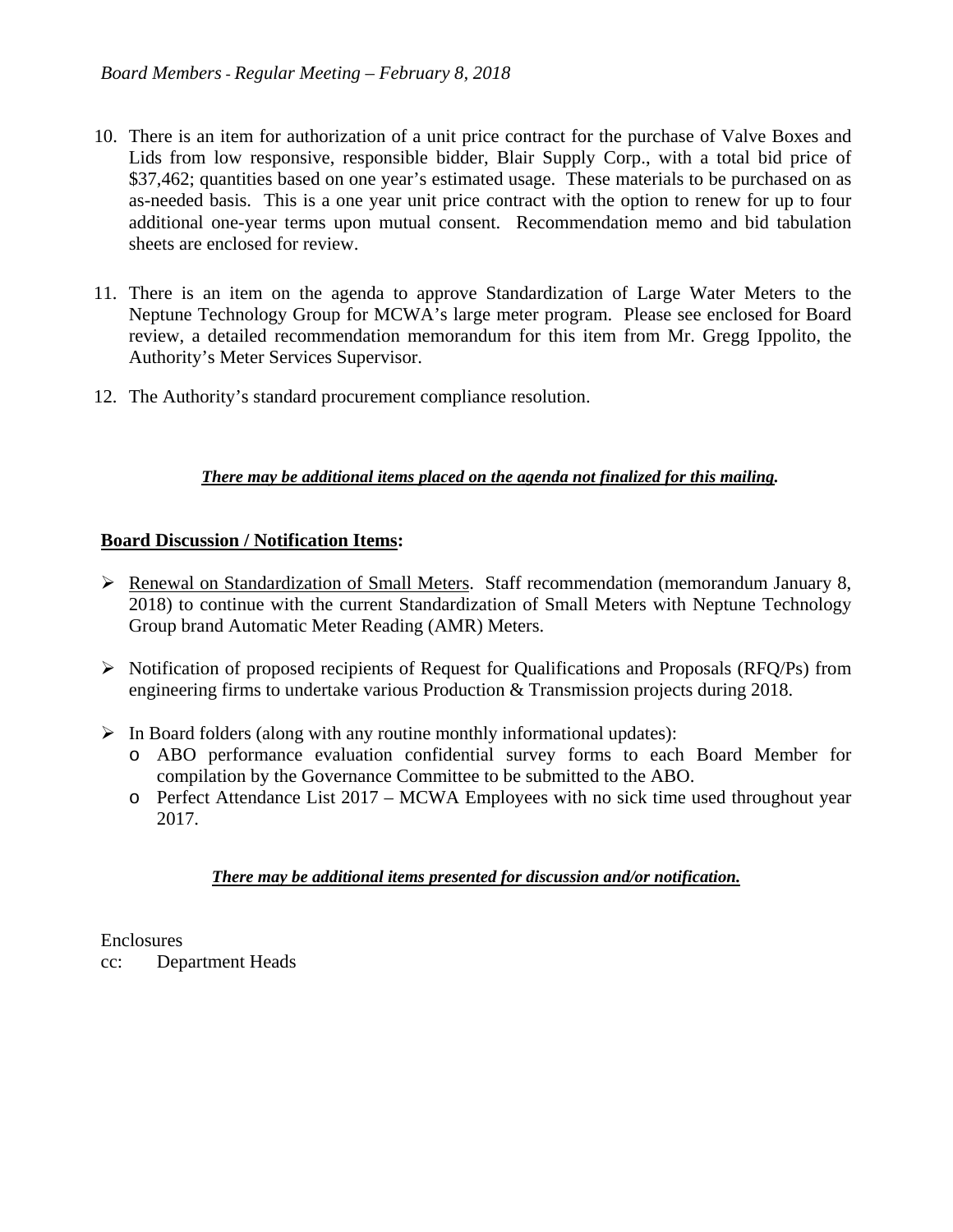Memorandum

| Subject:     | <b>Recommendation for Bid Award</b><br>February 8, 2018 Board Meeting | Copies:        | M. Quattrone           |
|--------------|-----------------------------------------------------------------------|----------------|------------------------|
| To:<br>From: | Raymond Benshoff<br><b>Karin Anderson</b>                             | Date:<br>File: | 01/31/2018<br>WA011804 |
|              |                                                                       |                |                        |

Bids were received on January 29, 2018, for Kennedy Hydrant Parts. This is a one year, unit price contract with the option to renew for up to four additional one-year terms upon mutual consent. The apparent low responsive, responsible bidder is Core & Main, LP in the amount of \$32.993.46.

We also received a bid from Blair Corporation in the amount of \$33,470.

I recommend that the bid be awarded to the low responsive, responsible bidder.

 $/ka$ Attachment: Bid tabulation



Department Head

(Dis)Approved by

Purchasing Managei

(Dis)Approved by

**Executive Director** 

(Dis)Approved by

**Executive Assistant/Board** 

Date

**Date**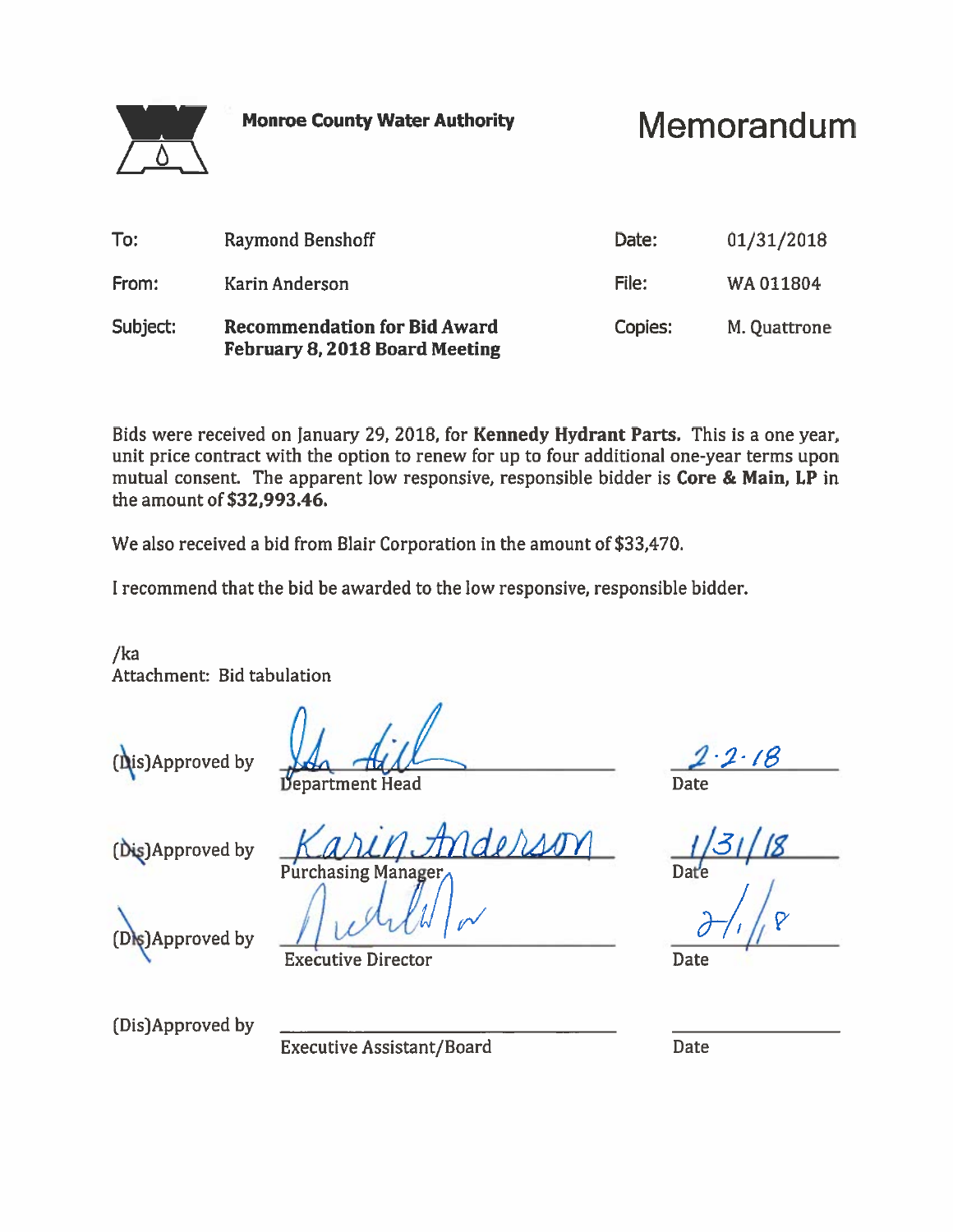# Monroe County Water Authority<br>MCWA 011804 – Kennedy Hydrant Parts

|                         |                |                                         |                                            |                                             | <b>No Bid</b>                         | <b>No Bid</b>                      |
|-------------------------|----------------|-----------------------------------------|--------------------------------------------|---------------------------------------------|---------------------------------------|------------------------------------|
| <b>Item No</b>          | Qty            | <b>Description</b>                      | (1)<br><b>BLAIR</b><br><b>SUPPLY CORP.</b> | (2)<br><b>CORE &amp;</b><br><b>MAIN, LP</b> | (3)<br><b>T. MINA</b><br>SUPPLY, INC. | (4)<br>F.W. WEBB<br><b>COMPANY</b> |
| 1                       |                | Kennedy 5" 1280 Series Drain Valve      | \$225.00                                   | \$217.14                                    | \$0.00                                | \$0.00                             |
| $\overline{2}$          | $\mathbf{1}$   | Kennedy 4-1/2" 1280 Series Drain Valve  | \$190.00                                   | \$184.93                                    | \$0.00                                | \$0.00\$                           |
| 3                       |                | Kennedy 5" 1280 Series Seat Ring        | \$240.00                                   | \$233.97                                    | \$0.00                                | \$0.00                             |
| $\overline{\mathbf{4}}$ | 1              | Kennedy 4-1/2" 1280 Seat Ring           | \$216.00                                   | \$209.26                                    | \$0.00                                | \$0.00\$                           |
| $\overline{5}$          | 1              | Kennedy 4" 1280 Series Seat Ring        | \$175.00                                   | \$170.88                                    | \$0.00                                | \$0.00\$                           |
| 6                       | 200            | Kennedy 5-1/4" Main Valve #K-8131       | \$12,800.00                                | \$12,612.00                                 | \$0.00                                | \$0.00                             |
| $\overline{7}$          | 20             | Kennedy 4-1/2" Main Valve #K-8131       | \$1,040.00                                 | \$1,042.80                                  | \$0.00                                | \$0.00                             |
| 8                       | 20             | Kennedy K-81 5-1/4" Seat Ring #K-8128   | \$2,300.00                                 | \$2,233.60                                  | \$0.00                                | \$0.00\$                           |
| 9                       | 12             | Kennedy K-11 5-1/4" Seat Ring #K-1132   | \$2,904.00                                 | \$2,887.08                                  | \$0.00                                | \$0.00                             |
| 10                      | 4              | Kennedy K-11 4-1/2" Seat Ring #K-1132   | \$968.00                                   | \$962.36                                    | \$0.00                                | \$0.00                             |
| 11                      | 24             | Kennedy K-81 5-1/4" Drain Valve #K-8136 | \$2,424.00                                 | \$2,367.36                                  | \$0.00                                | \$0.00                             |
| 12                      | 10             | Kennedy K-11 5-1/4" Drain Valve #K-1130 | \$1,870.00                                 | \$1,831.80                                  | \$0.00                                | \$0.00\$                           |
| 13                      | 10             | Kennedy K-11 4-1/2" Drain Valve #K-1130 | \$1,870.00                                 | \$1,831.80                                  | \$0.00                                | \$0.00                             |
| 14                      | 4              | Kennedy K-81 Op. Stem Nut #K-8102       | \$348.00                                   | \$342.44                                    | \$0.00                                | \$0.00                             |
| 15                      | $\overline{2}$ | Kennedy K-11 Op. Stem Nut #K-1102       | \$480.00                                   | \$471.62                                    | \$0.00                                | \$0.00                             |
| 16                      | 1              | Kennedy K-81 5" Steamer Pump Nozzle     | \$110.00                                   | \$106.75                                    | \$0.00                                | \$0.00\$                           |
| $\overline{17}$         | 24             | Kennedy K-81 2-1/2" Hose Nozzle         | \$1,200.00                                 | \$1,166.88                                  | \$0.00                                | \$0.00                             |
| 18                      | 10             | Kennedy K-81 Upper Stem #K-8114         | \$800.00                                   | \$785.60                                    | \$0.00                                | \$0.00\$                           |
| 19                      | 2              | Kennedy K-11 Upper Stem #K-1118         | \$320.00                                   | \$310.32                                    | \$0.00                                | \$0.00                             |
| 20                      | 50             | Kennedy K-11 5-1/4" Seat Ring Gasket    | \$1,050.00                                 | \$1,025.50                                  | \$0.00                                | \$0.00                             |
| 21                      | 21             | Kennedy K-11 4-1/2" Seat Ring Gasket    | \$1,050.00                                 | \$1,025.50                                  | \$0.00                                | \$0.00                             |
| $\overline{22}$         |                | Kennedy K-81 Lower Stem #K-8123         | \$82.00                                    | \$85.97                                     | \$0.00                                | \$0.00\$                           |
| 23                      | $\mathbf{1}$   | Kennedy K-11 Lower Stem #K-1124         | \$82.00                                    | \$183.86                                    | \$0.00                                | \$0.00\$                           |
| 24                      | 6              | Kennedy K-81 Stem Break Cplg. #K-8116   | \$234.00                                   | \$228.30                                    | \$0.00                                | \$0.00                             |
| 25                      | 6              | Kennedy K-11 Stem Break Cplg. #K-1120   | \$492.00                                   | \$475.74                                    | \$0.00                                | \$0.00                             |
|                         |                | <b>Total Bid</b>                        | \$33,470.00                                | \$32,993.46                                 | \$0.00                                | \$0.00                             |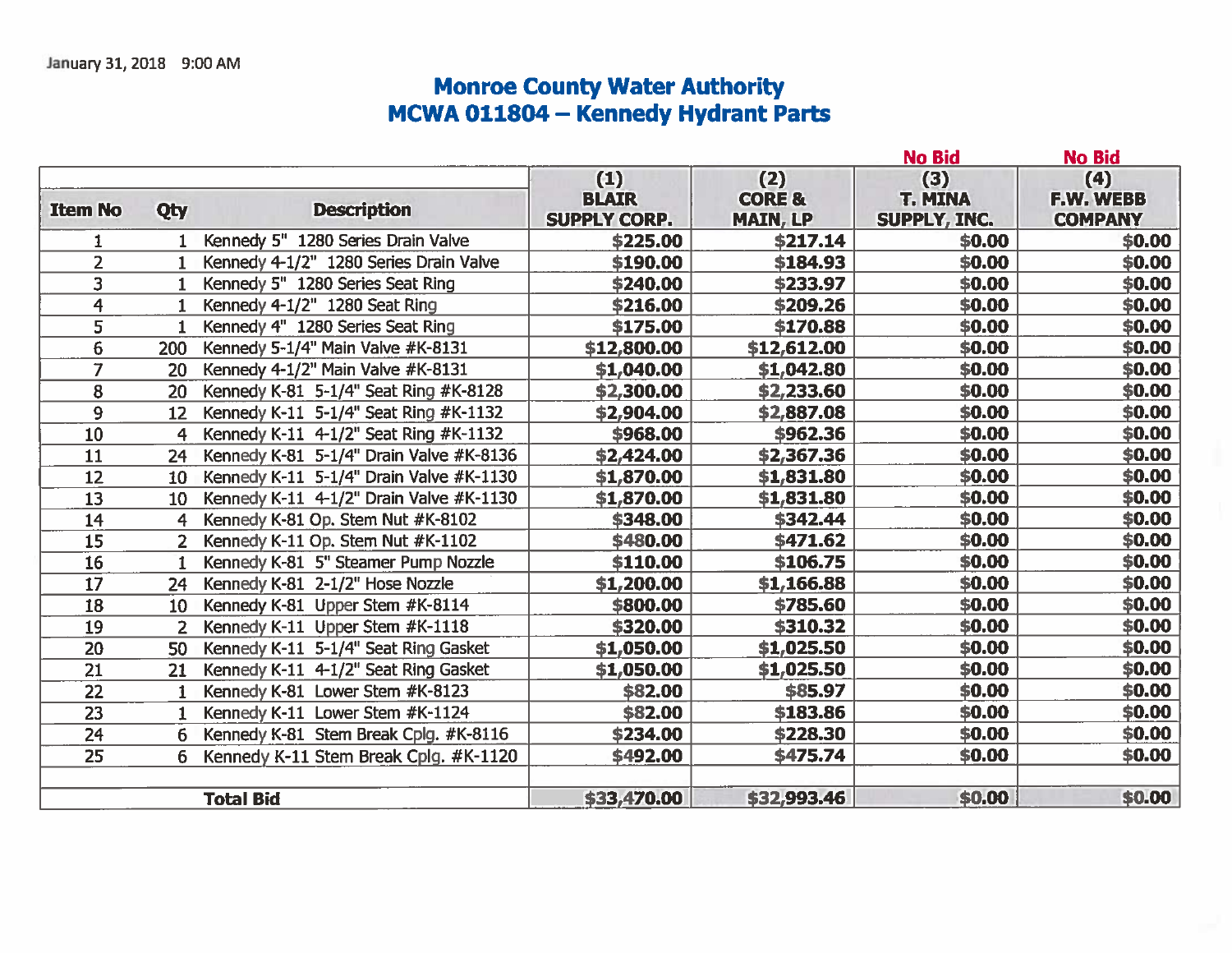**Memorandum** 

| To:      | Raymond Benshoff                                                             | Date:   | 01/31/2018   |
|----------|------------------------------------------------------------------------------|---------|--------------|
| From:    | Karin Anderson                                                               | File:   | WA011805     |
| Subject: | <b>Recommendation for Bid Award</b><br><b>February 8, 2018 Board Meeting</b> | Copies: | M. Quattrone |

Bids were received on January 29, 2018, for Mueller Hydrant Parts. This is a one year, unit price contract with the option to renew for up to four additional one-year terms upon mutual consent. The apparent low responsive, responsible bidder is Core & Main, LP in the amount of \$19,972.21.

We also received a bid from Blair Corporation in the amount of \$20,851.

I recommend that the bid be awarded to the low responsive, responsible bidder.

 $/ka$ Attachment: Bid tabulation



Department Head

(Dis)Approved by

**Purchasing Manager** 

(Dis)Approved by

**Executive Director** 

Date

**Date** 

(Dis)Approved by

**Executive Assistant/Board**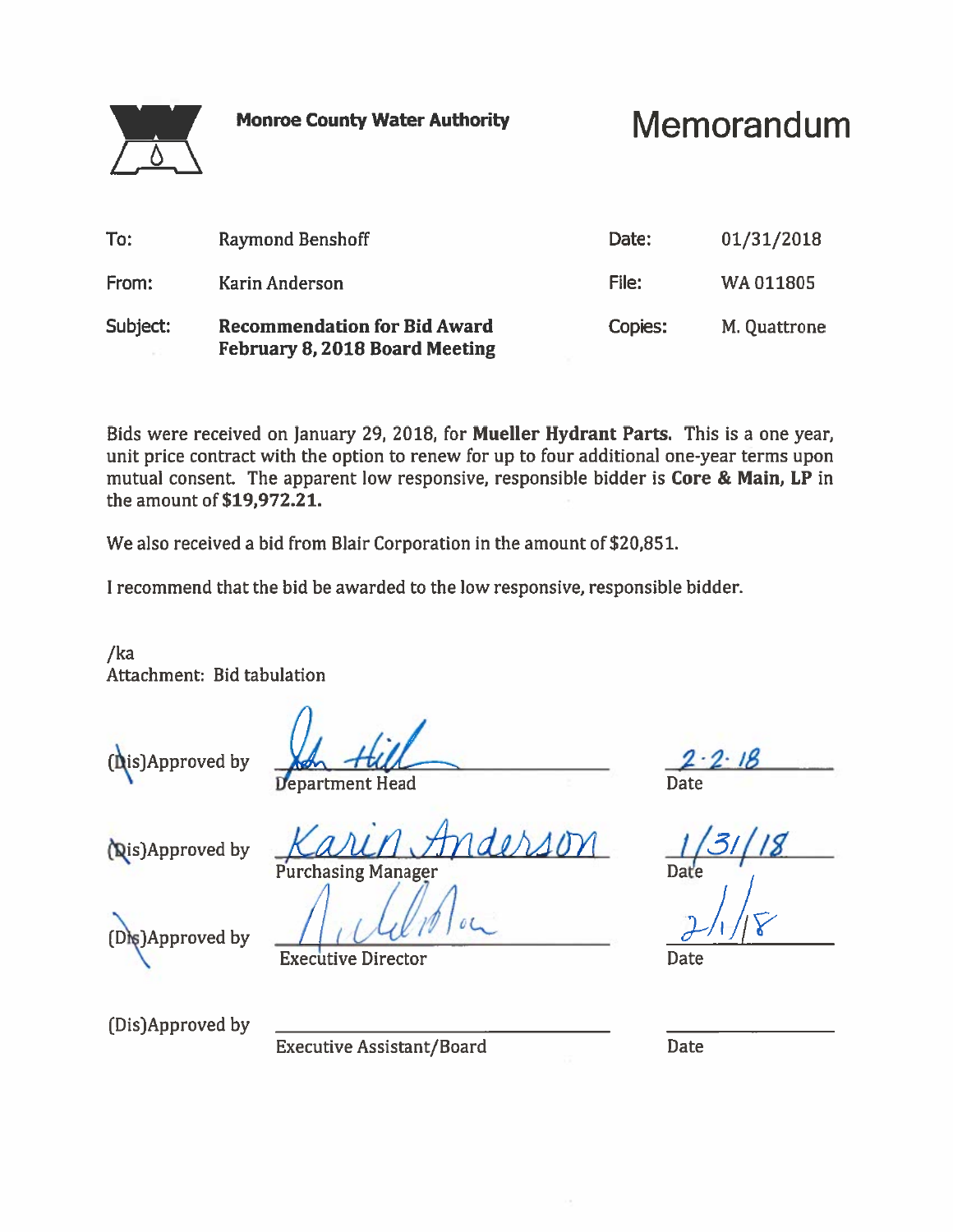# **Monroe County Water Authority<br>MCWA 011805 -- Mueller Hydrant Parts**

|                 |                |                                            |                                            | <b>No Bid</b>                         |                                             | <b>No Bid</b>                             |
|-----------------|----------------|--------------------------------------------|--------------------------------------------|---------------------------------------|---------------------------------------------|-------------------------------------------|
| <b>Item No</b>  | Qty            | <b>Description</b>                         | (1)<br><b>BLAIR</b><br><b>SUPPLY CORP.</b> | (2)<br><b>T. MINA</b><br>SUPPLY, INC. | (3)<br><b>CORE &amp;</b><br><b>MAIN, LP</b> | (4)<br><b>F.W. WEBB</b><br><b>COMPANY</b> |
|                 | 4              | Mueller Improved 5-1/4" Seat Ring #H-87    | \$964.00                                   | \$0.00                                | \$909.36                                    | \$0.00                                    |
| $\overline{2}$  | 6              | Mueller Super Centurion 5-1/4" Seat Ring   | \$1,386.00                                 | \$0.00                                | \$1,303.62                                  | \$0.00                                    |
| 3               | $\overline{2}$ | Mueller Improved 4-1/2" Seat Ring #H-87    | \$384.00                                   | \$0.00                                | \$360.52                                    | \$0.00                                    |
| $\overline{4}$  | 1              | Mueller Super Centurion 4-1/2" Seat Ring   | \$185.00                                   | \$0.00                                | \$172.23                                    | \$0.00                                    |
| $\overline{5}$  | 6              | Mueller Improved 4-1/4" Seat Ring #H-87    | \$1,152.00                                 | \$0.00                                | \$1,081.56                                  | \$0.00                                    |
| 6               | $\overline{2}$ | Mueller Improved 5-1/4" Upper Valve Plate  | \$350.00                                   | \$0.00                                | \$329.44                                    | \$0.00                                    |
| $\overline{7}$  | 4              | Mueller Super Centurion 5-1/4" Upper Plate | \$620.00                                   | \$0.00                                | \$599.72                                    | \$0.00                                    |
| 8               | 1              | Mueller Improved 4-1/2" Upper Valve Plate  | \$160.00                                   | \$0.00                                | \$151.35                                    | \$0.00                                    |
| 9               | 1              | Mueller Super Centurion 4'1/2" Upper Plate | \$146.00                                   | \$0.00                                | \$139.06                                    | \$0.00                                    |
| 10              | 4              | Mueller Improved 4-1/4" Upper Valve Plate  | \$644.00                                   | \$0.00                                | \$605.40                                    | \$0.00                                    |
| 11              | 24             | Mueller Super Centurion 5-1/4" Main Valve  | \$3,000.00                                 | \$0.00                                | \$2,935.92                                  | \$0.00                                    |
| 12              | 30             | Mueller Improved 5-1/4" Main Valve #H-88   | \$3,750.00                                 | \$0.00                                | \$3,669.90                                  | \$0.00                                    |
| $\overline{13}$ | 12             | Mueller 4-1/2" Main Valve #H-88 & #A-45    | \$1,272.00                                 | \$0.00                                | \$1,211.52                                  | \$0.00                                    |
| 14              | 30             | Mueller Improved 4-1/4" Main Valve #H-88   | \$2,610.00                                 | \$0.00                                | \$2,459.70                                  | \$0.00                                    |
| $\overline{15}$ |                | Mueller Improved Upper Stem #H-103         | \$155.00                                   | \$0.00                                | \$144.71                                    | \$0.00                                    |
| 16              | $\overline{2}$ | Mueller Improved Upper Stem #H-74          | \$310.00                                   | \$0.00                                | \$289.42                                    | \$0.00                                    |
| $\overline{17}$ | 4              | Mueller Super Centurion Upper Stem #A-11   | \$580.00                                   | \$0.00                                | \$553.52                                    | \$0.00                                    |
| $\overline{18}$ | 1              | Mueller Super Centurion 5" Pump Nozzle     | \$193.00                                   | \$0.00                                | \$181.28                                    | \$0.00                                    |
| 19              |                | Mueller Super Centurion 2-1/2" Hose Nozz.  | \$120.00                                   | \$0.00                                | \$112.82                                    | \$0.00                                    |
| 20              | $\overline{2}$ | Mueller Super Centurion Lock Down Nut      | \$106.00                                   | \$0.00                                | \$99.28                                     | \$0.00                                    |
| $\overline{21}$ | $\overline{2}$ | Mueller Hydrant Oil #A-51 (Gallon Jug)     | \$85.00                                    | \$0.00                                | \$100.00                                    | \$0.00                                    |
| 22              | 50             | Mueller 4-1/4" Metallic Gaskets #H-86      | \$555.00                                   | \$0.00                                | \$529.50                                    | \$0.00                                    |
| 23              | 50             | Mueller 4-1/2" Metallic Gaskets #H-86      | \$555.00                                   | \$0.00                                | \$529.50                                    | \$0.00                                    |
| $\overline{24}$ | 50             | Mueller 5-1/4" Metallic Gaskets #H-86      | \$905.00                                   | \$0.00                                | \$878.00                                    | \$0.00                                    |
| 25              | $\overline{2}$ | Mueller Super Centurion Op. Nut #A-1       | \$332.00                                   | \$0.00                                | \$312.44                                    | \$0.00                                    |
| 26              |                | Mueller Improved Op. Nut #H-51             | \$332.00                                   | \$0.00                                | \$312.44                                    | \$0.00                                    |
|                 |                | <b>Total Bid</b>                           | \$20,851.00                                | \$0.00                                | \$19,972.21                                 | \$0.00                                    |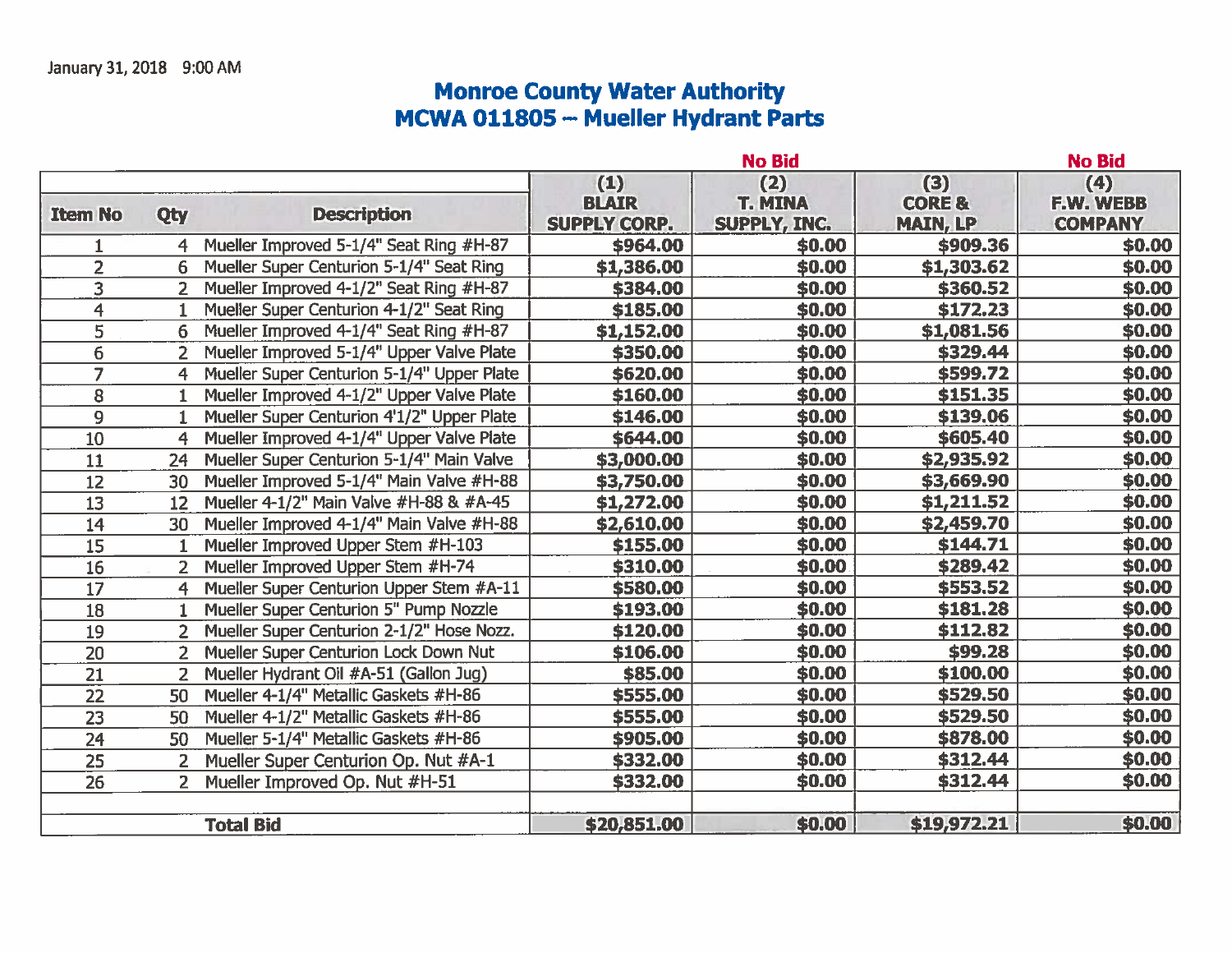Memorandum

| To:      | Raymond Benshoff                                                      | Date:   | 01/31/2018   |
|----------|-----------------------------------------------------------------------|---------|--------------|
| From:    | Karin Anderson                                                        | File:   | WA011807     |
| Subject: | <b>Recommendation for Bid Award</b><br>February 8, 2018 Board Meeting | Copies: | M. Quattrone |

Bids were received on January 29, 2018, for U.S. Pipe Hydrant Parts. This is a one year, unit price contract with the option to renew for up to four additional one-year terms upon mutual consent. The apparent low responsive, responsible bidder is Core & Main, LP in the amount of \$10,653.59.

No other bids were received.

I recommend that the bid be awarded to the low responsive, responsible bidder.

 $/ka$ Attachment: Bid tabulation

(Dis)Approved by

**Department Head** 

(Nis) Approved by

**Purchasing Manager** 

(Dis)Approved by

**Executive Director** 

**Date** 

**Date** 

(Dis)Approved by

**Executive Assistant/Board**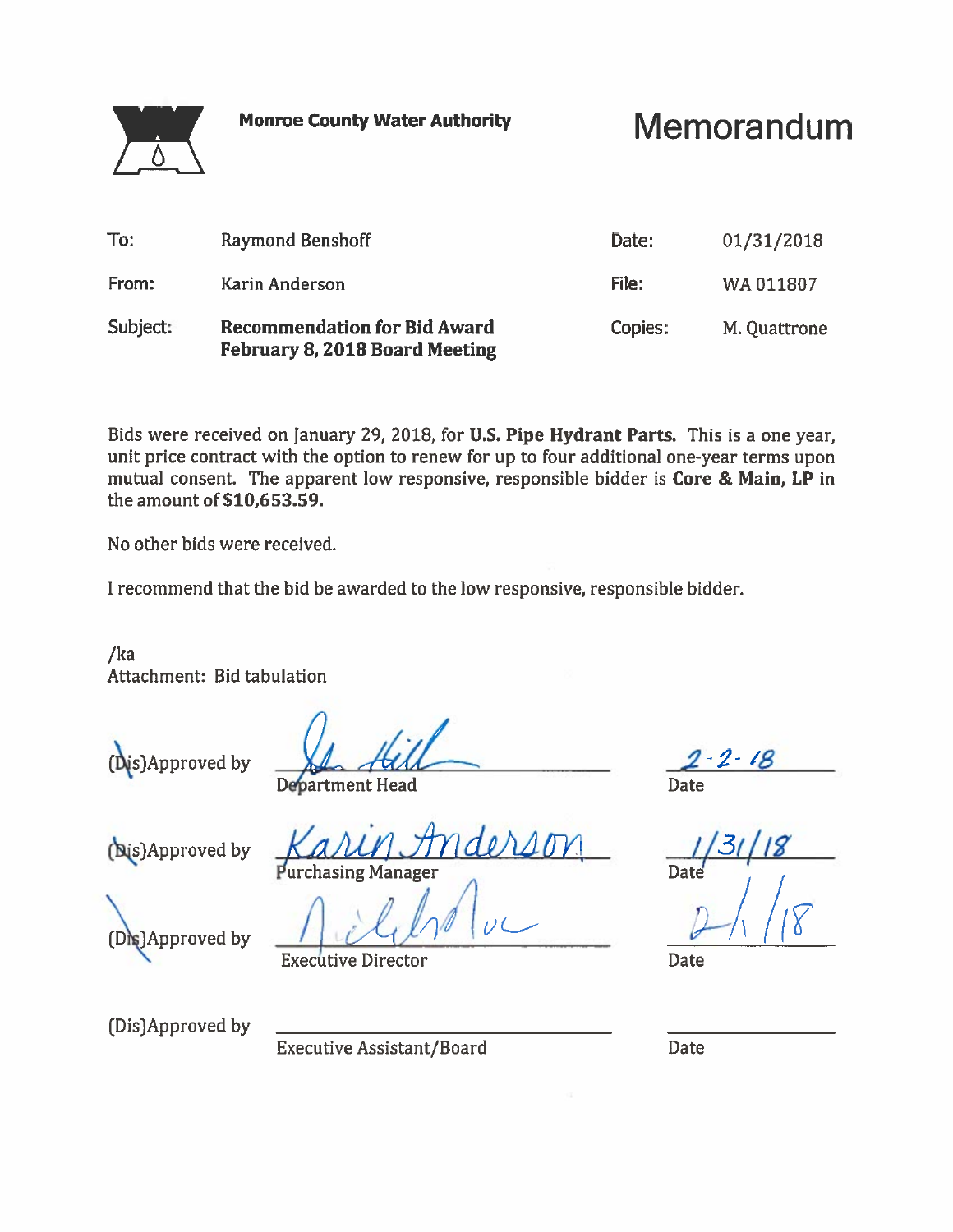# Monroe County Water Authority<br>MCWA 011807 - U.S. Pipe Hydrant Parts

|                |                 |                                          | <b>No Bid</b>                              | <b>No Bid</b>                         |                                             | <b>No Bid</b>                      |
|----------------|-----------------|------------------------------------------|--------------------------------------------|---------------------------------------|---------------------------------------------|------------------------------------|
| <b>Item No</b> | Qty             | <b>Description</b>                       | (1)<br><b>BLAIR</b><br><b>SUPPLY CORP.</b> | (2)<br><b>T. MINA</b><br>SUPPLY, INC. | (3)<br><b>CORE &amp;</b><br><b>MAIN, LP</b> | (4)<br>F.W. WEBB<br><b>COMPANY</b> |
|                |                 | 6 US Pipe M-250 5-1/4" Seat Ring #42     | \$0.00                                     | \$0.00                                | \$1,334.16                                  | \$0.00                             |
|                |                 | 2 US Pipe M-94 5-1/4" Seat Ring #42      | \$0.00                                     | \$0.00                                | \$483.94                                    | \$0.00                             |
|                | 30 <sup>°</sup> | US Pipe M-250 5-1/4" Main Valve #44      | \$0.00                                     | \$0.00                                | \$1,749.60                                  | \$0.00                             |
| 4              | $10-10$         | US Pipe M-94 5-1/4" Main Valve #44       | \$0.00                                     | \$0.00                                | \$584.40                                    | \$0.00                             |
| 5 <sup>1</sup> | 12              | US Pipe M-250 5-1/4" Valve Top Plate #35 | \$0.00                                     | \$0.00                                | \$2,525.04                                  | \$0.00                             |
| 6              |                 | US Pipe M-94 5-1/4" Valve Top Plate #35  | \$0.00                                     | \$0.00                                | \$420.84                                    | \$0.00                             |
|                | $12-$           | US Pipe Revolving Nut #13                | \$0.00                                     | \$0.00                                | \$2,000.52                                  | \$0.00                             |
| 8              | 4               | US Pipe 2-1/2" Hose Nozzle #19           | \$0.00                                     | \$0.00                                | \$349.64                                    | \$0.00                             |
| 9              | 4               | US Pipe Hold Down Nut #6                 | \$0.00                                     | \$0.00                                | \$182.56                                    | \$0.00                             |
| 10             |                 | US Pipe 5" Pumper Nozzle #15             | \$0.00                                     | \$0.00                                | \$233.05                                    | \$0.00                             |
| 11             |                 | 2 US Pipe M-250 Valve Rod Upper #24      | \$0.00                                     | \$0.00                                | \$394.92                                    | \$0.00                             |
| 12             |                 | 2 US Pipe M-94 Valve Rod Upper #24       | \$0.00                                     | \$0.00                                | \$394.92                                    | \$0.00                             |
|                |                 | <b>Total Bid</b>                         | \$0.00                                     | \$0.00                                | \$10,653.59                                 | \$0.00                             |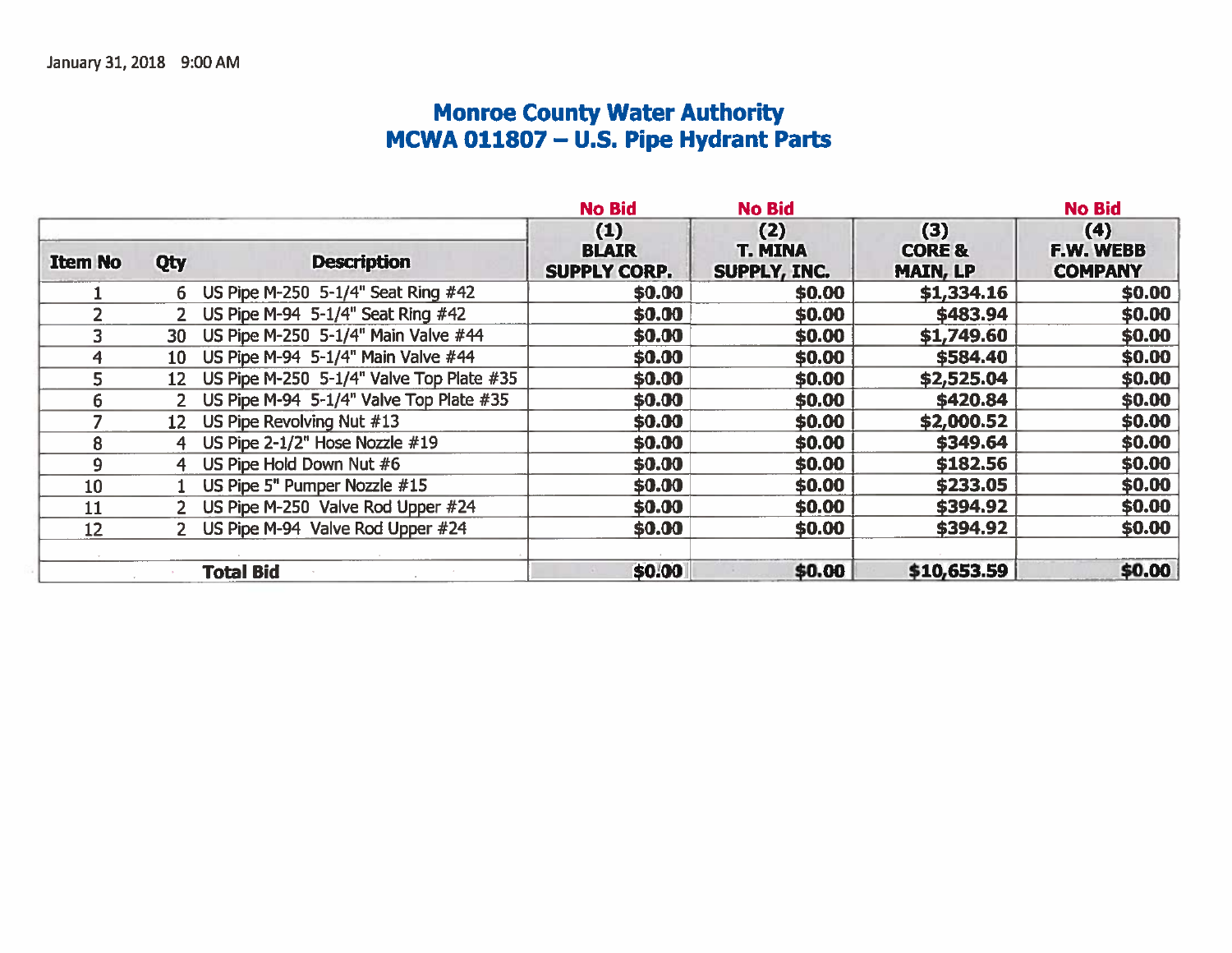Memorandum

| To:      | <b>Raymond Benshoff</b>                                               | Date:   | 01/31/2018   |
|----------|-----------------------------------------------------------------------|---------|--------------|
| From:    | Karin Anderson                                                        | File:   | WA011806     |
| Subject: | <b>Recommendation for Bid Award</b><br>February 8, 2018 Board Meeting | Copies: | M. Quattrone |

Bids were received on January 29, 2018, for Clow/Eddy Hydrant Parts. This is a one year, unit price contract with the option to renew for up to four additional one-year terms upon mutual consent. The apparent low responsive, responsible bidder is Core & Main, LP in the amount of \$6,340.67.

We also received a bid from T. Mina Supply in the amount of \$9,553.

I recommend that the bid be awarded to the low responsive, responsible bidder.

 $/ka$ Attachment: Bid tabulation

(Dis)Approved by

Department Head

(Dis)Approved by

Purchasing Manager

 $(D)$ s) Approved by

**Executive Director** 

**Date** 

**Date** 

(Dis)Approved by

**Executive Assistant/Board**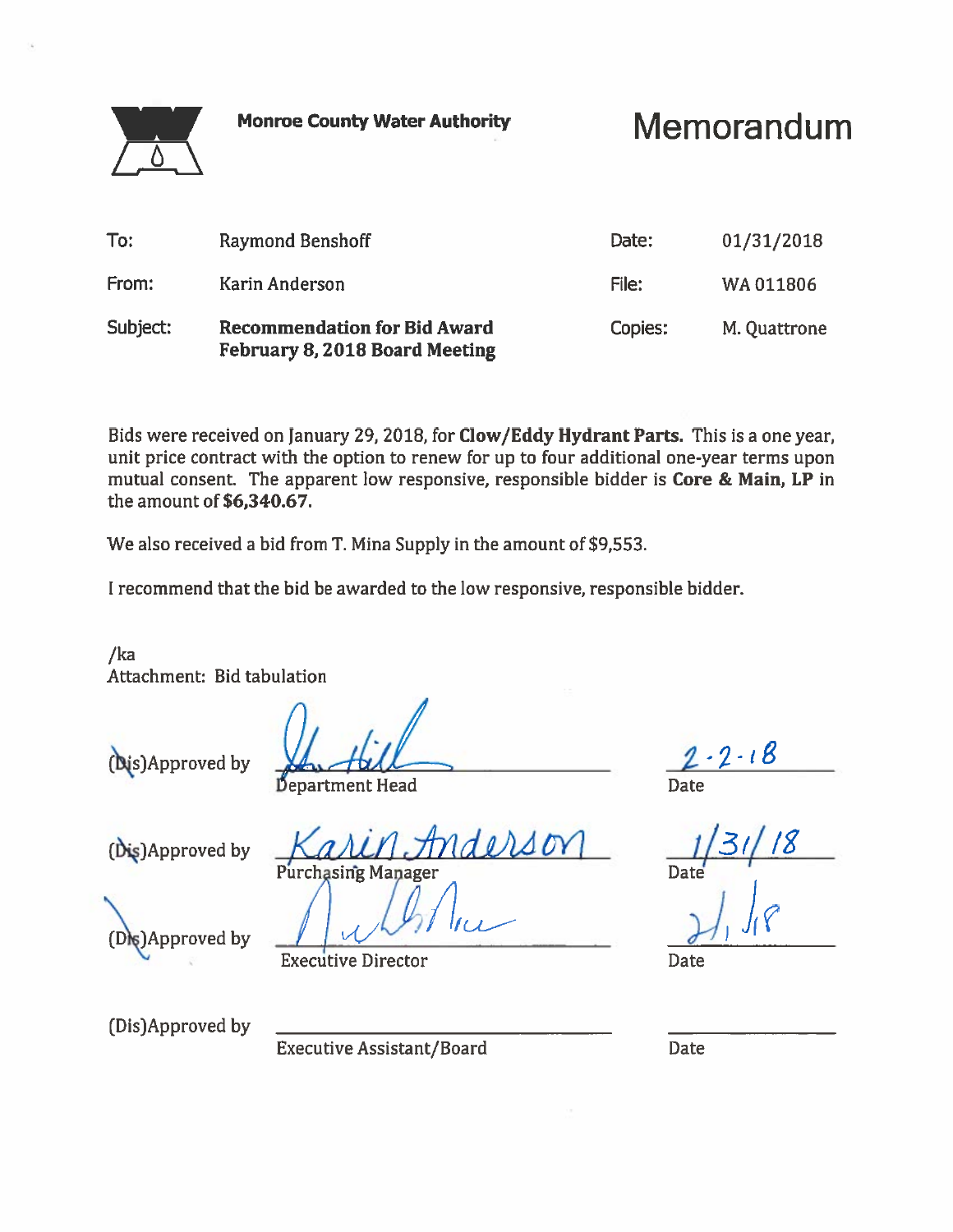# Monroe County Water Authority<br>MCWA 011806 – Clow/Eddy Hydrant Parts

|                |                 |                                          | <b>No Bid</b>                              |                                       |                                             | <b>No Bid</b>                             |
|----------------|-----------------|------------------------------------------|--------------------------------------------|---------------------------------------|---------------------------------------------|-------------------------------------------|
| <b>Item No</b> | Qty             | <b>Description</b>                       | (1)<br><b>BLAIR</b><br><b>SUPPLY CORP.</b> | (2)<br><b>T. MINA</b><br>SUPPLY, INC. | (3)<br><b>CORE &amp;</b><br><b>MAIN, LP</b> | (4)<br><b>F.W. WEBB</b><br><b>COMPANY</b> |
|                | $2 -$           | Clow 2500 5-1/4" Valve Seat Ring #27     | \$0.00                                     | \$728.00                              | \$478.22                                    | \$0.00                                    |
| 2              |                 | Clow 2500 4-1/2" Valve Seat Ring #27     | \$0.00                                     | \$315.00                              | \$206.93                                    | \$0.00                                    |
| 3              | 6.              | Clow 2500 5-1/4" Valve Seat Rubber #24   | \$0.00                                     | \$354.00                              | \$232.62                                    | \$0.00                                    |
| 4              |                 | Clow 2500 5-1/4" Upper Valve Plate $#16$ | \$0.00                                     | \$468.00                              | \$341.60                                    | \$0.00\$                                  |
| 5              |                 | Clow 2500 Operating Nut #1               | \$0.00                                     | \$201.00                              | \$132.05                                    | \$0.00                                    |
| 6              |                 | Clow 2500 2-1/2" Hose Nozzle #38         | \$0.00                                     | \$276.00                              | \$181.32                                    | \$0.00                                    |
| 7              |                 | Clow 2500 5" Steamer Nozzle #38          | \$0.00                                     | \$303.00                              | \$199.05                                    | \$0.00                                    |
| 8              |                 | Clow Medallion 2-1/2" Hose Nozzle #41    | \$0.00\$                                   | \$276.00                              | \$181.32                                    | \$0.00\$                                  |
| 9              |                 | Eddy F-2640 5-1/4" Valve Rubber #24      | \$0.00                                     | \$72.00                               | \$47.30                                     | \$0.00                                    |
| 10             |                 | Eddy F-2640 4-1/2" Valve Rubber #24      | \$0.00                                     | \$40.00                               | \$26.28                                     | \$0.00                                    |
| 11             |                 | Eddy F-2640 4" Valve Rubber #24          | \$0.00                                     | \$40.00                               | \$26.28                                     | \$0.00                                    |
| 12             | 12 <sub>2</sub> | Eddy F-2640 Packing Nut #3               | \$0.00                                     | \$696.00                              | \$457.20                                    | \$0.00\$                                  |
| 13             | 12 <sup>2</sup> | Eddy F-2640 5-1/4" Drain Support #37     | \$0.00                                     | \$1,356.00                            | \$890.88                                    | \$0.00                                    |
| 14             | 10              | Eddy F-2640 4-1/2" Drain Support #37     | \$0.00                                     | \$1,130.00                            | \$742.40                                    | \$0.00                                    |
| 15             | 6               | Eddy F-2640 Upper Stem #19               | \$0.00                                     | \$1,950.00                            | \$1,281.00                                  | \$0.00                                    |
| 16             | 50              | Eddy F-2640 Rubber Packing #4            | \$0.00\$                                   | \$1,000.00                            | \$687.50                                    | \$0.00                                    |
| 17             | 12 <sup>2</sup> | Eddy F-2640 Operating Nut #2             | \$0.00                                     | \$348.00                              | \$228.72                                    | \$0.00                                    |
|                |                 | <b>Total Bid</b>                         | \$0.00                                     | \$9,553.00                            | \$6,340.67                                  | \$0.00                                    |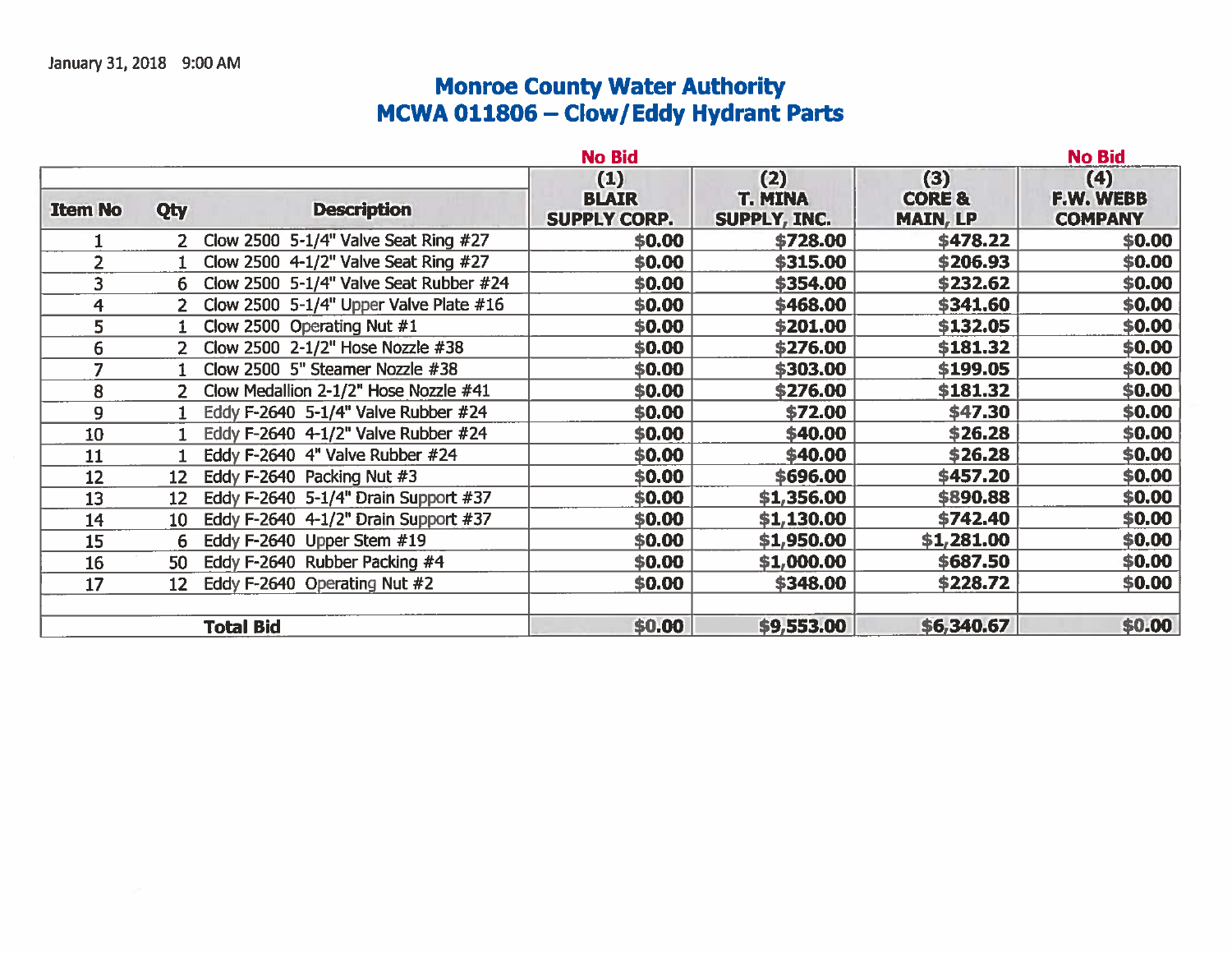Memorandum

| To:      | Raymond Benshoff                                                      | Date:   | 01/31/2018   |
|----------|-----------------------------------------------------------------------|---------|--------------|
| From:    | Karin Anderson                                                        | File:   | WA011803     |
| Subject: | <b>Recommendation for Bid Award</b><br>February 8, 2018 Board Meeting | Copies: | M. Quattrone |

Bids were received on January 29, 2018, for A.P. Smith Hydrant Parts. This is a one year, unit price contract with the option to renew for up to four additional one-year terms upon mutual consent. The apparent low responsive, responsible bidder is Core & Main, LP in the amount of \$3,051.56.

No other bids were received.

I recommend that the bid be awarded to the low responsive, responsible bidder.

 $/ka$ Attachment: Bid tabulation

s)Approved by

**Department Head** 

(Dis)Approved by

**Purchasing Manager** 

(Dis)Approved by

**Éxecutive Director** 

Date

(Dis)Approved by

**Executive Assistant/Board**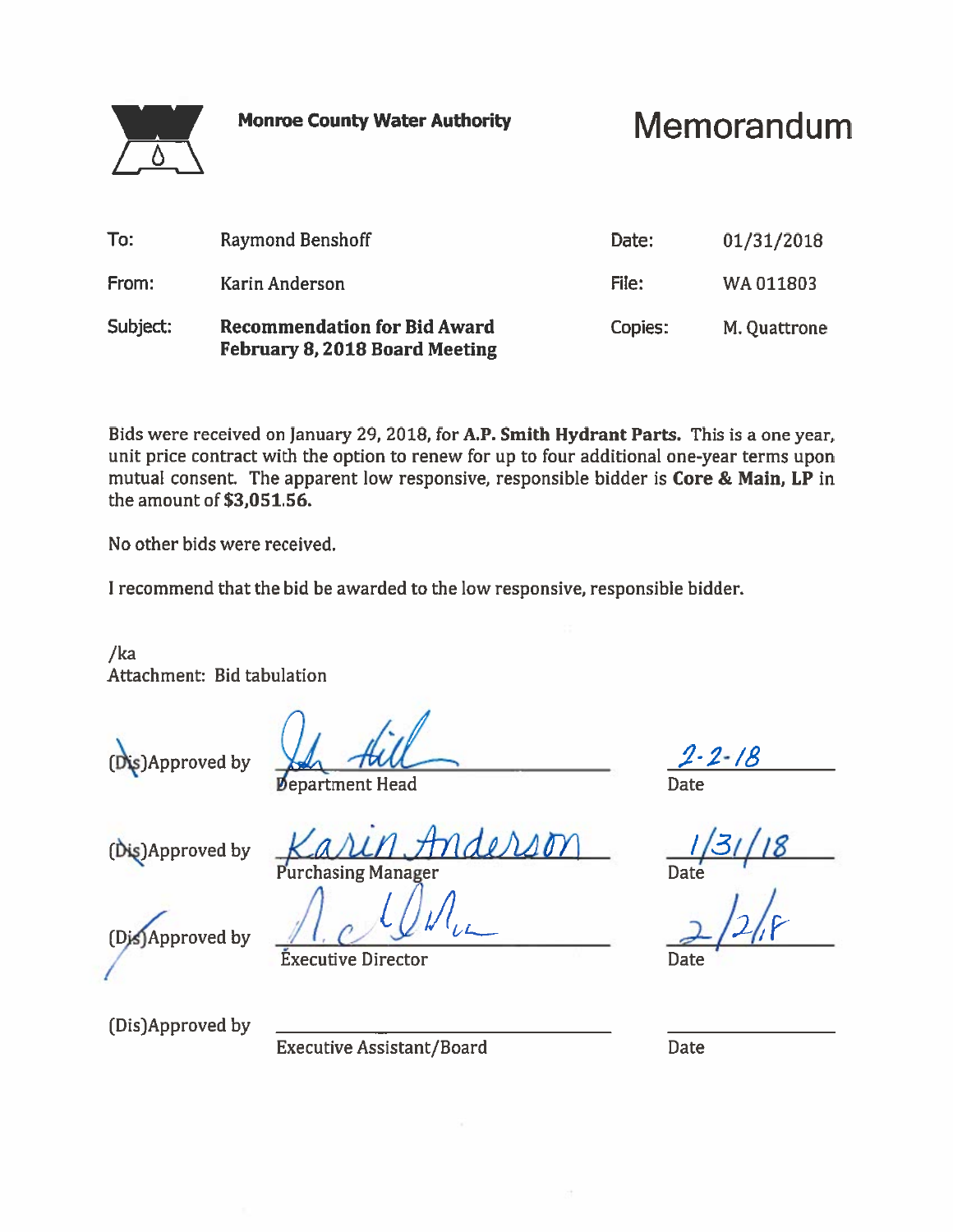# Monroe County Water Authority<br>MCWA 011803 – A.P. Smith Hydrant Parts

|                                             | <b>No Bid</b>                              | <b>No Bid</b>                                |                                             | <b>No Bid</b>                      |
|---------------------------------------------|--------------------------------------------|----------------------------------------------|---------------------------------------------|------------------------------------|
| <b>Description</b>                          | (1)<br><b>BLAIR</b><br><b>SUPPLY CORP.</b> | (2)<br><b>T. MINA</b><br><b>SUPPLY, INC.</b> | (3)<br><b>CORE &amp;</b><br><b>MAIN, LP</b> | (4)<br>F.W. WEBB<br><b>COMPANY</b> |
| 1 AP Smith "S" Series Operating Nut         | \$0.00                                     | \$0.00                                       | \$200.70                                    | \$0.00                             |
| 1 AP Smith "S" Series Lock Down Nut         | \$0.00                                     | \$0.00                                       | \$52.84                                     | \$0.00                             |
| 1 AP Smith "S" Series 5" Seat Ring          | \$0.00                                     | \$0.00                                       | \$289.71                                    | \$0.00                             |
| 1 AP Smith "S" Series 4-1/2" Seat Ring      | \$0.00                                     | \$0.00                                       | \$289.71                                    | \$0.00                             |
| 1 AP Smith "S" Series 4-1/4" Seat Ring      | \$0.00                                     | \$0.00                                       | \$289.71                                    | \$0.00                             |
| 10 AP Smith "S" Series 5" Main Valve        | \$0.00                                     | \$0.00                                       | \$809.30                                    | \$0.00\$                           |
| 2 AP Smith "S" Series 4-1/2" Main Valve     | \$0.00                                     | \$0.00                                       | \$161.86                                    | \$0.00                             |
| 2 AP Smith "S" Series 5" Main Valve Top     | \$0.00                                     | \$0.00                                       | \$417.60                                    | \$0.00                             |
| 1 AP Smith "S" Series 4-1/2" Main Valve Top | \$0.00                                     | \$0.00                                       | \$208.80                                    | \$0.00\$                           |
| 1 AP Smith "S" Series 4-1/4" Main Valve Top | \$0.00\$                                   | \$0.00                                       | \$208.80                                    | \$0.00                             |
| 1 AP Smith "S" Series Upper Stem            | \$0.00                                     | \$0.00                                       | \$122.53                                    | \$0.00                             |
|                                             | \$0.00                                     | \$0.00                                       | \$3,051.56                                  | \$0.00                             |
|                                             |                                            |                                              |                                             |                                    |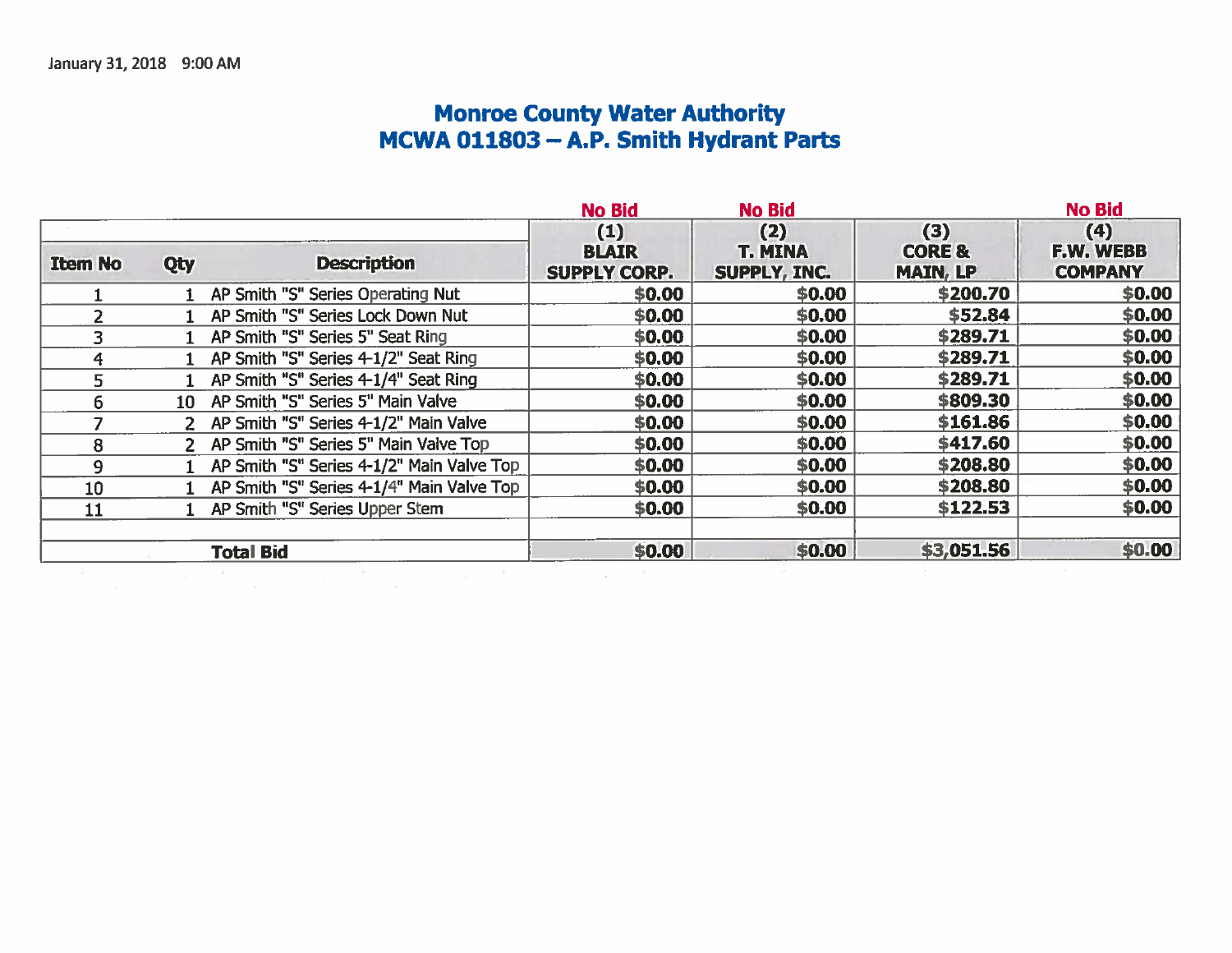# Memorandum

| To:      | <b>Raymond Benshoff</b>                                                      | Date:   | 01/31/2018   |
|----------|------------------------------------------------------------------------------|---------|--------------|
| From:    | Karin Anderson                                                               | File:   | WA011802     |
| Subject: | <b>Recommendation for Bid Award</b><br><b>February 8, 2018 Board Meeting</b> | Copies: | M. Quattrone |

Bids were received on January 29, 2018, for Valve Boxes and Lids. This is a one year, unit price contract with the option to renew for up to four additional one-year terms upon mutual consent. The apparent low responsive, responsible bidder is Blair Supply Corporation in the amount of \$37,462.

| We also received bids from: |  |
|-----------------------------|--|
|-----------------------------|--|

| We also received bids from: \ | F.W. Webb Co.        | \$38,115.53 |
|-------------------------------|----------------------|-------------|
|                               | Core & Main LP       | \$38,210.20 |
|                               | T. Mina Supply, Inc. | \$50,742.20 |

I recommend that the bid be awarded to the low responsive, responsible bidder.

 $/ka$ Attachment: Bid tabulation

(Dis)Approved by

nderso

 $-2.18$ Date

Départment Head

(Dis)Approved by

Approved by

**Executive Director** 

**Purchasing Manager** 

(Dis)Approved by

**Executive Assistant/Board** 

**Date**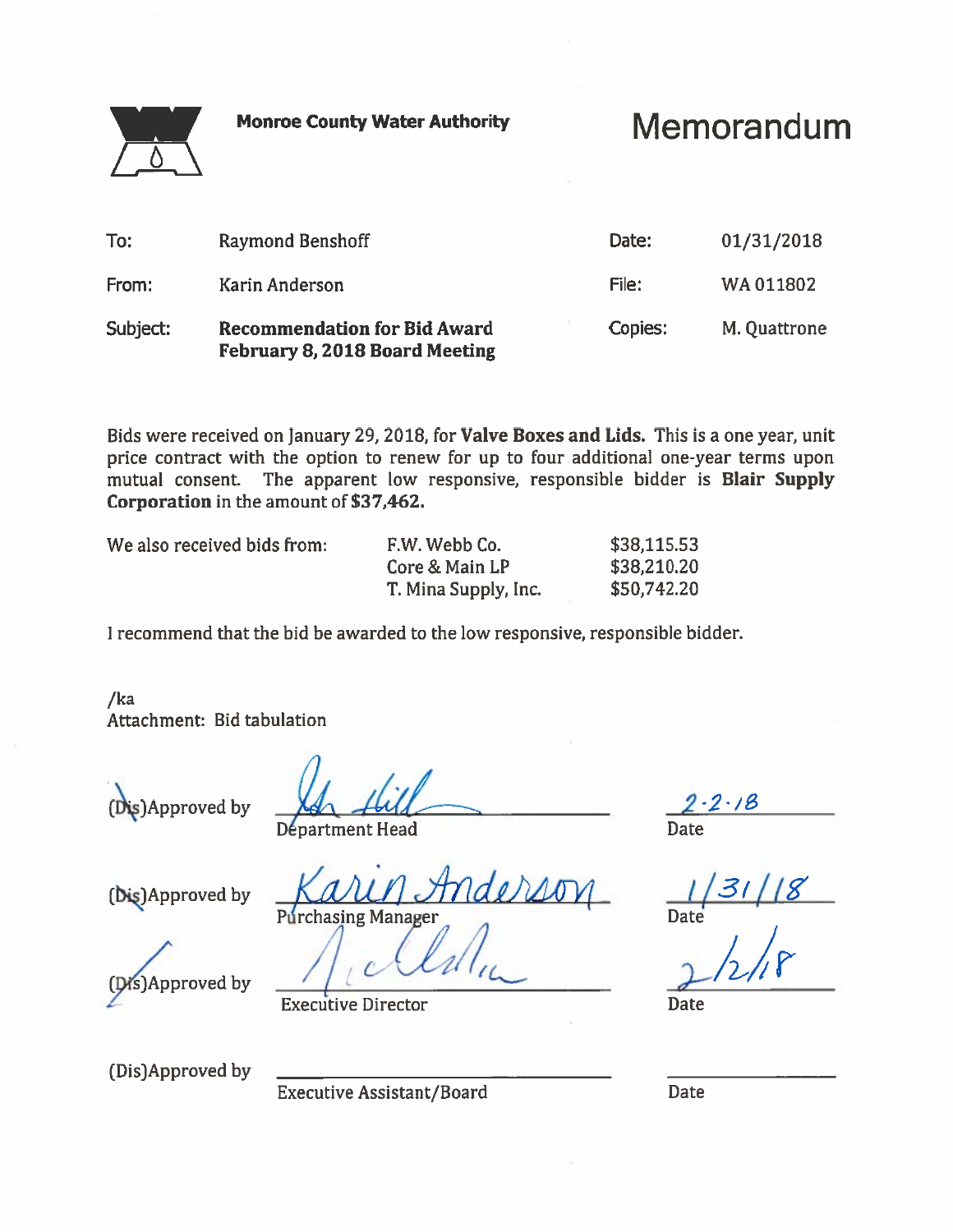# Monroe County Water Authority<br>MCWA 011802 - Valve Boxes & Lids

| <b>Item No</b> | Qty | <b>Description</b>                          | (1)<br><b>BLAIR</b><br><b>SUPPLY CORP.</b> | (2)<br><b>T. MINA</b><br>SUPPLY, INC. | (3)<br><b>CORE &amp;</b><br><b>MAIN, LP</b> | (4)<br>F.W. WEBB<br><b>COMPANY</b> |
|----------------|-----|---------------------------------------------|--------------------------------------------|---------------------------------------|---------------------------------------------|------------------------------------|
|                |     | 40 5-1/4" Valve Box, 10" Top Section        | \$710.00                                   | \$1,006.00                            | \$715.60                                    | \$734.00                           |
|                |     | 240 5-1/4" Valve Box, 17" Top Section       | \$6,192.00                                 | \$6,316.80                            | \$6,314.40                                  | \$6,422.40                         |
|                |     | 100 5-1/4" Valve Box, 27" Top Section       | \$4,175.00                                 | \$5,648.00                            | \$4,227.00                                  | \$4,305.00                         |
|                |     | 100 $5-1/4$ " Valve Box, 21" Middle - Short | \$3,225.00                                 | \$3,925.00                            | \$3,286.00                                  | \$3,344.00                         |
|                |     | 240 $5-1/4"$ Valve Box, 34" Middle - Long   | \$10,128.00                                | \$16,204.80                           | \$10,375.20                                 | \$10,562.40                        |
| ь              |     | 240 5-1/4" Valve Box Base                   | \$8,592.00                                 | \$13,137.60                           | \$8,796.00                                  | \$8,949.60                         |
|                |     | 400 5-1/4" Valve Box Lid                    | \$4,440.00                                 | \$4,504.00                            | \$4,496.00                                  | \$4,576.00                         |
|                |     | <b>Total</b>                                | \$37,462.00                                | \$50,742.20                           | \$38,210.20                                 | \$38,893.40                        |
|                |     | <b>Discount</b>                             | <b>None</b>                                | <b>None</b>                           | <b>None</b>                                 | 2% 10                              |
|                |     | <b>Total Including Discount</b>             | \$37,462.00                                | \$50,742.20                           | \$38,210.20                                 | \$38,115.53                        |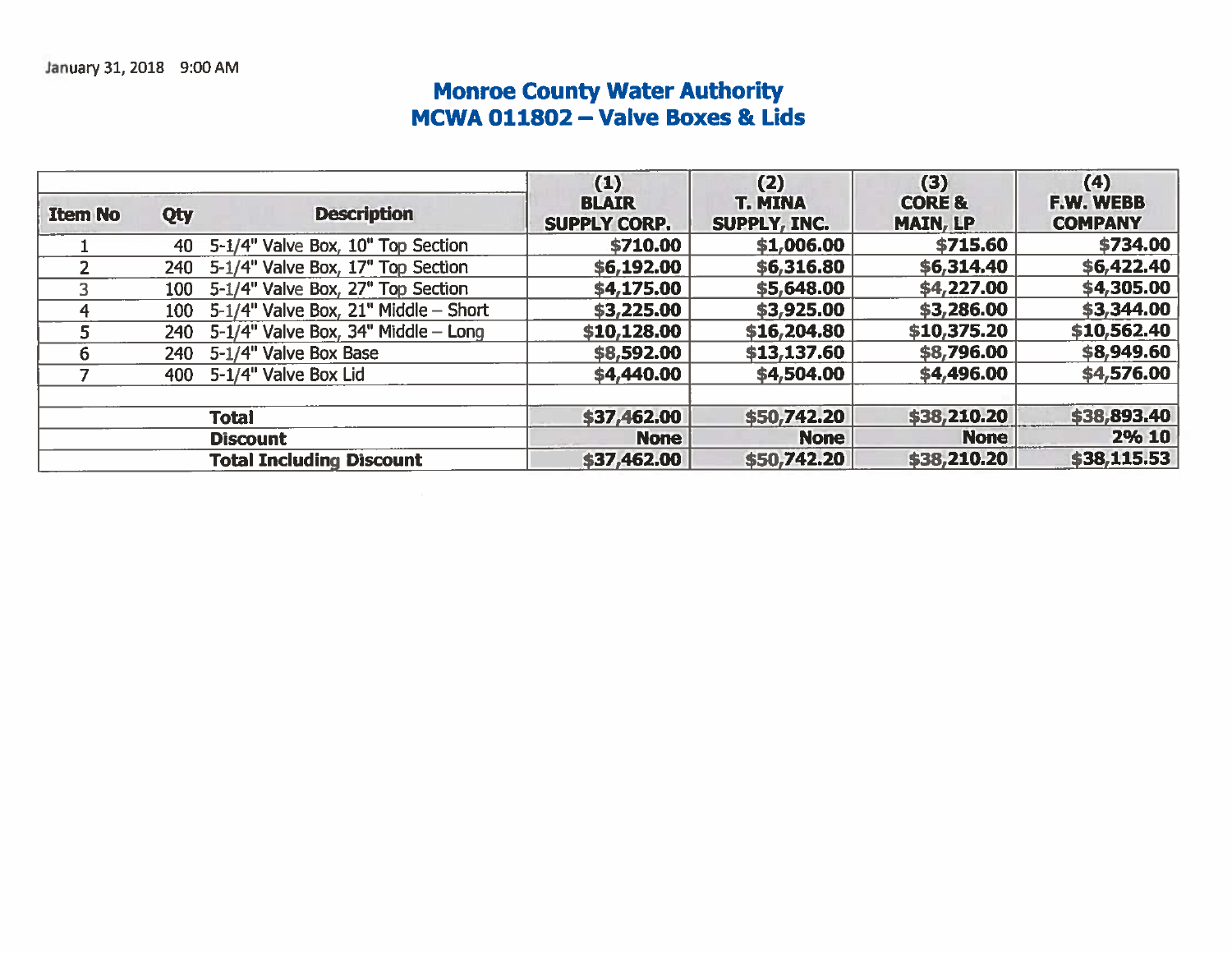## **MONROE COUNTY WATER AUTHORITY**

# **Memo**

۰.

To: Kathleen Prestidge, Director of Finance and Business Services cc: Larry Magguilli, Assistant to the Executive Director From: Gregg Ippolito, Supervisor of Meter Services, 12

Date: January 8, 2018

**RE: Standardization of Large Meters** 

Kathy,

I am recommending that MCWA should standardize to the Neptune Technology Group for MCWA's large meter program. Standardization of our large meters is appropriate for the following reasons:

**Compatibility-** MCWA currently is standardized to the Neptune Technology Group in regards to our small meters. Many of our inventory parts required for Neptune small meters are the same as those required for Neptune large meters.

**Uniformity-** MCWA currently uses the same AMR equipment and software for both our small and large meters. The process of generating and collecting reads for small Neptune meters and large Neptune meters is one and the same.

**Design-** Neptune's meter and AMR equipment designs and improvements continue to be compatible to our existing meters.

**Construction**-Neptune continues to construct their meter bodies with safe and long lasting materials.

**Employee Training-MCWA's Meter Services, IT and Customer Services groups have been** effectively trained in the use of Neptune Large AMR Meters.

I have attached a more detailed description as to why MCWA should become standardized to the Neptune Technology Group for large meters.

Gregg Ippolito

Supervisor of Meter Services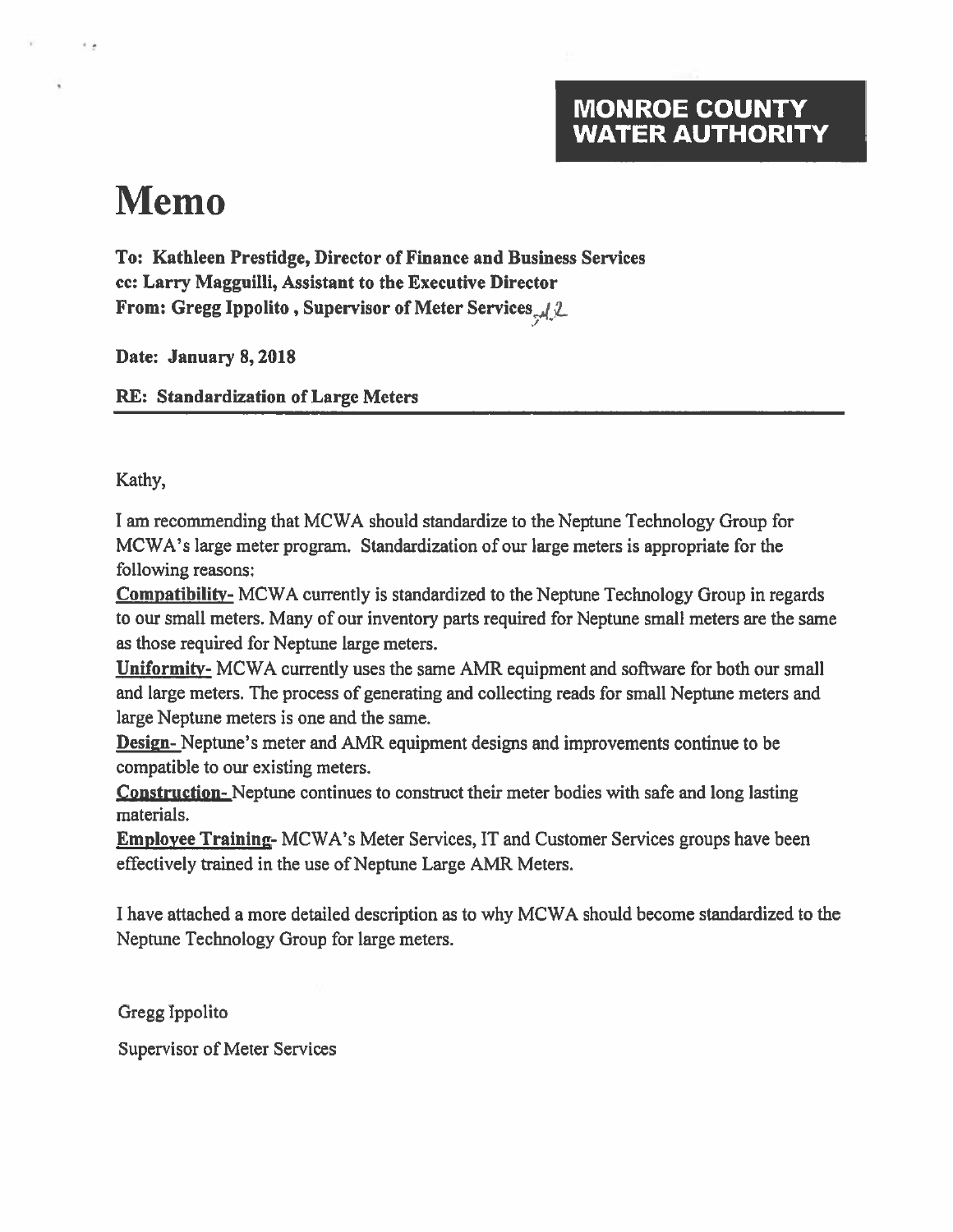## Standardization of MCWA's Large Meters with the **Neptune Technology Group**

MCWA currently has over 560 3"-10" Large meters in service. Approximately 60% of those meters are Neptune Meters, with the remaining balance being Sensus meters.

### **Synopsis of our existing Sensus Meters**

 $\mathcal{I}^{\prime}_{\mathbf{A}}$ 

Of the Sensus meters still in service only about 25 of them are of the current Sensus Product line, The Omni Meter. The other remaining Sensus meters are a combination of the SRH and the Sensus W350-W5500 Turbine Series. Sensus has discontinued production of these meters and they also have discontinued the production of the parts required to maintain and repair them. In regards to the Sensus Omni meters we have had in service since 2011, the performance results have been sub-par. Seven of those meters installed in 2011 have since been replaced. Four of them for failure at low flow accuracy and three due to deterioration of the epoxy coated meter body. The issues with low flow accuracy as well as customer complaints we have received for the deterioration of the meter body have warranted our decision to replace those meters.

#### **Standardization on Neptune Large Water Meters;**

Compatibility and Uniformity: MCWA is currently standardized to Neptune meters in the small meter group. The small meter group consists of 5/8"-2" meters. The mechanisms of these meters are parallel with those of the Neptune large meter group. The TruFlo Compound, The Hp Turbine and the P3 Fireline use many of the same mechanical components as the Neptune small meters. Registers, measuring chambers, diaphragms, thrust rollers and control block assemblies are some of the many parts that are used in both the Neptune small and large meter group. Standardization to both groups allows for a more controlled and resourceful inventory of all new and repair parts that would be required. It also allows our meter technician's and large meter repairman to have similarly stocked parts in their work vehicles in order to make work routes and service calls more effective and efficient.

MCWA uses the Neptune N Sight software, programming and reading equipment to capture all the reads and data from our existing Neptune AMR small meters. This same software and equipment is what is needed to read all Neptune large meters as well, which eliminates the need for separate or additional software licensing agreements as well as additional reading equipment. A second AMR system would provide many additional licensing and equipment costs.

**Design and Construction:** Neptune continues to manufacture their meters with lead free bronze and copper alloy meter bodies which make them safe for our consumers and also corrosion resistant, guarantying a long service life. Their stainless steel strainer design on the P3 Fireline meter prevents corrosion and particle build up providing full unrestricted flow in case of a fire. When Neptune implements any design changes to their current meters, registers or AMR